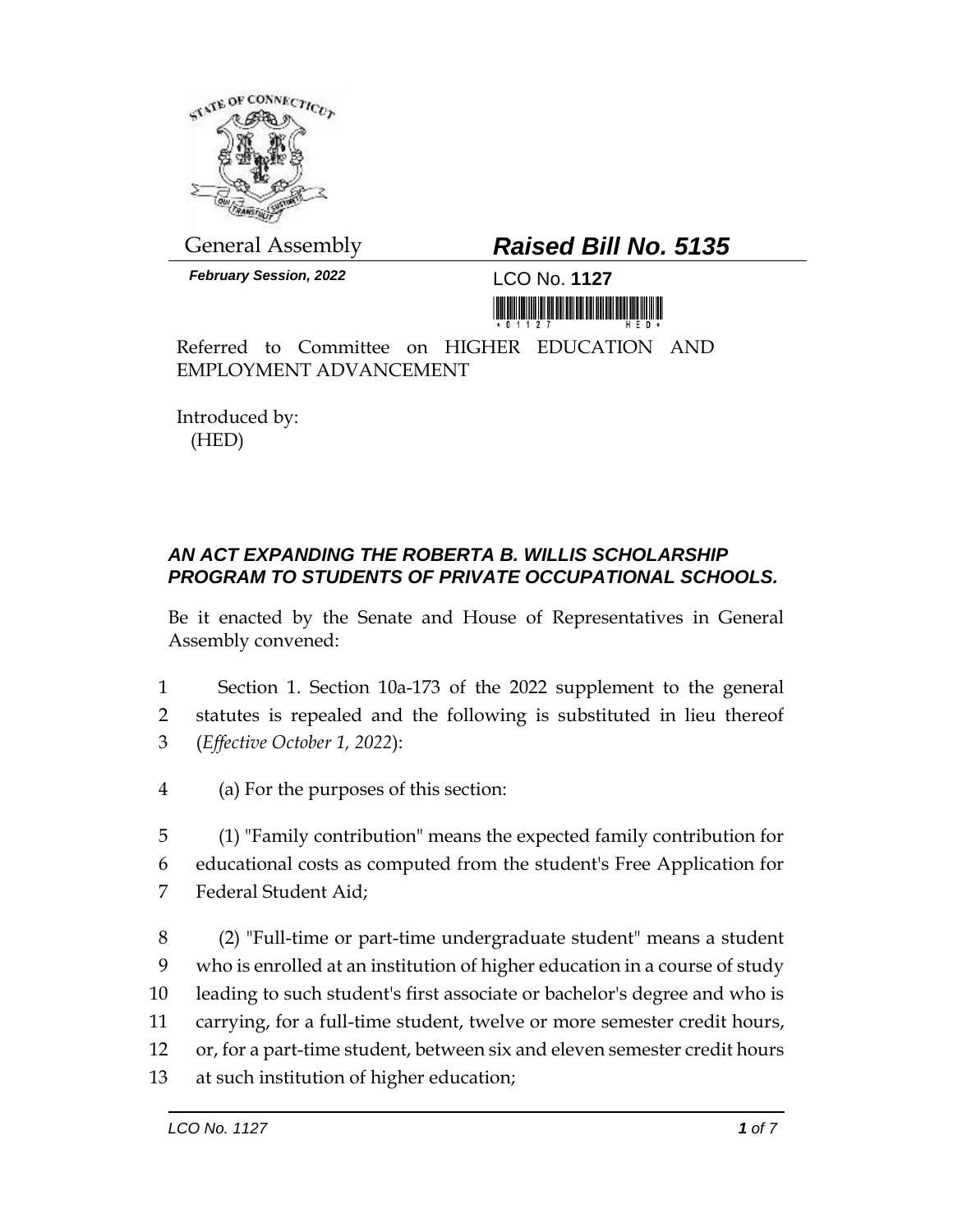(3) "Independent institution of higher education" means a nonprofit institution established in this state (A) that has degree-granting authority in this state; (B) that has its main campus located in this state; (C) that is not included in the Connecticut system of public higher education; and (D) whose primary function is not the preparation of students for religious vocation;

 (4) "Public institution of higher education" means the constituent units of the state system of higher education identified in subdivisions (1) and (2) of section 10a-1;

## (5) "Private occupational school" has the same meaning as provided in section 10a-22a; and

 **[**(5)**]** (6) "Eligible educational costs" means the tuition and required fees for an individual student that are published by each institution of 27 higher education and private occupational school participating in the grant program established under this section, plus a fixed amount for required books and educational supplies as determined by the Office of Higher Education.

 (b) The state, acting through the Office of Higher Education, shall establish the Governor's Scholarship program to annually make need- based financial aid available for eligible educational costs for Connecticut residents (1) enrolled at Connecticut's public and independent institutions of higher education as full-time or part-time undergraduate students beginning with new or transfer students in the fiscal year ending June 30, 2014, and (2) enrolled at Connecticut's private occupational schools beginning with new or transfer students in the fiscal year ending June 30, 2023. On and after July 1, 2016, said program shall be known as the "Roberta B. Willis Scholarship program". Any award made to a student in the fiscal year ending June 30, 2013, under the capitol scholarship grant program, established under section 10a- 169 of the general statutes, revision of 1958, revised to January 1, 2013, the Connecticut aid to public college students grant program, established under section 10a-164a of the general statutes, revision of 1958, revised to January 1, 2013, Connecticut aid to Charter Oak,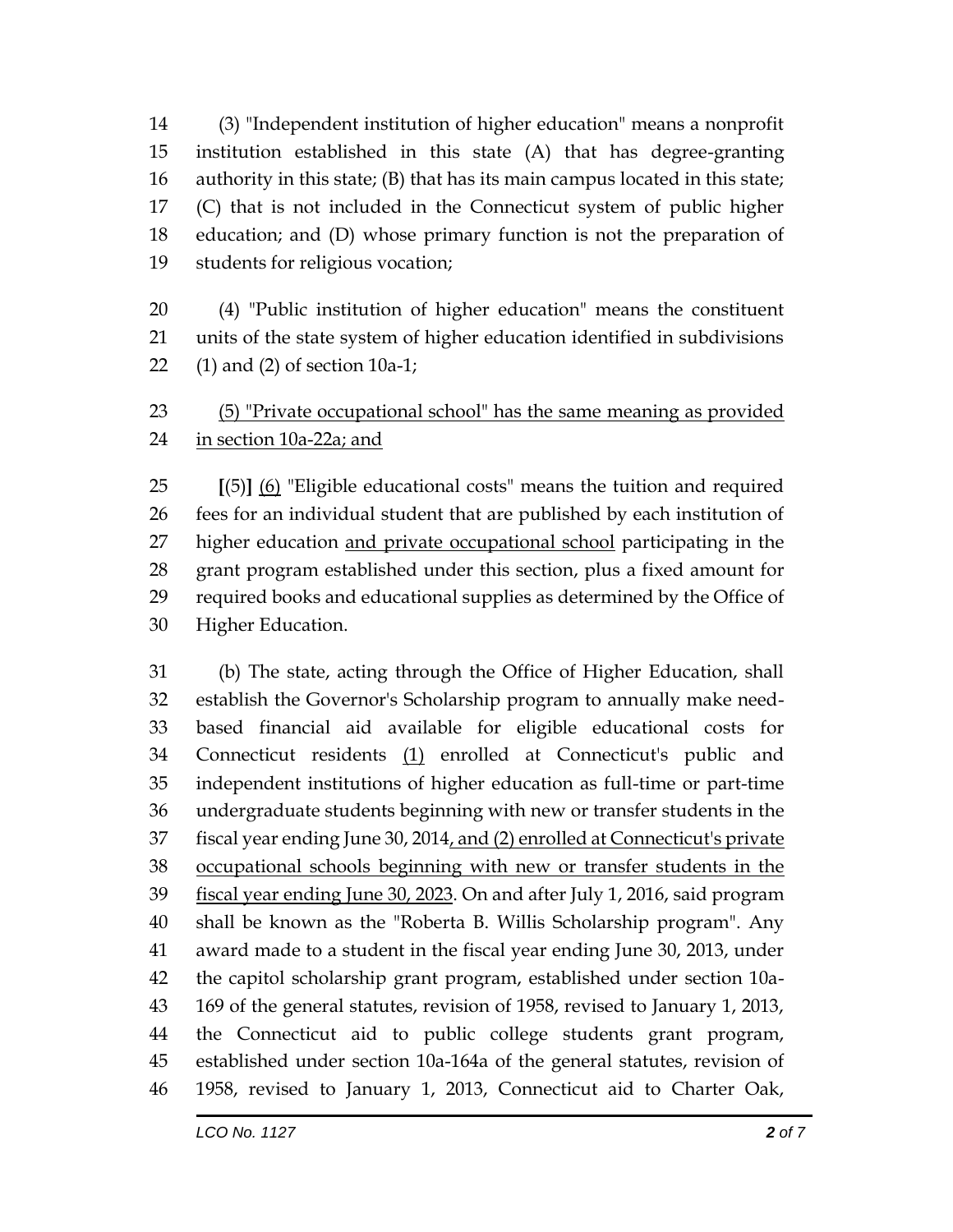established under subsection (c) of section 10a-164a of the general statutes, revision of 1958, revised to January 1, 2013, or the Connecticut independent college student grant program, established under section 10a-36 of the general statutes, revision of 1958, revised to January 1, 2013, shall be offered under the Roberta B. Willis Scholarship program and be renewable for the life of the original award, provided such student meets and continues to meet the need and academic standards established for purposes of the program under which such student received the original award.

 (c) Within available appropriations, the Roberta B. Willis Scholarship program shall include a need and merit-based grant, a need-based grant and a Charter Oak grant. The need and merit-based grant shall be funded at not less than twenty per cent but not more than thirty per cent of available appropriations. The need-based grant shall be funded at up to eighty per cent of available appropriations. The Charter Oak grant shall be not less than one hundred thousand dollars of available appropriations. There shall be an administrative allowance based on one-quarter of one per cent of the available appropriations, but (1) for the fiscal year ending June 30, 2022, not less than three hundred fifty thousand dollars, and (2) for the fiscal year ending June 30, 2023, and each fiscal year thereafter, not less than one hundred thousand dollars. In addition to the amount of the annual appropriation allocated to the regional community-technical colleges under subsection (e) of this section, and to regional community-technical college students under subsection (d) of this section, not less than two and one-half per cent of the annual appropriation shall be allocated to the regional community-technical colleges to be used for financial aid purposes.

 (d) The Roberta B. Willis Scholarship need and merit-based grant shall be available to any Connecticut resident who is a full-time or part- time undergraduate student at any public or independent institution of 77 higher education or who is a student at a private occupational school. The Office of Higher Education shall determine eligibility by financial need based on family contribution and eligibility by merit based on either previous high school academic achievement or performance on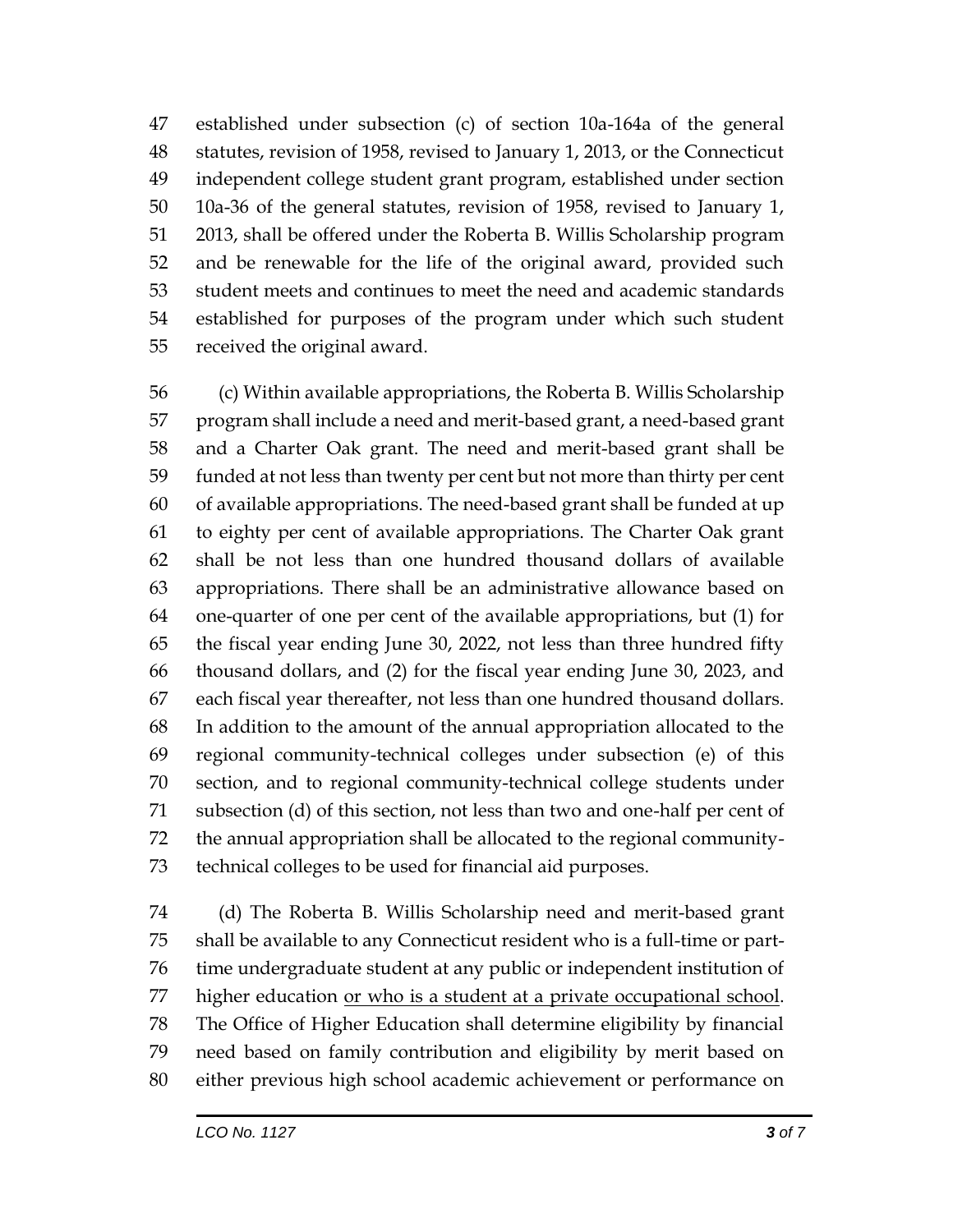standardized academic aptitude tests. The Office of Higher Education shall make awards according to a sliding scale, annually determined by said office, up to a maximum family contribution and based on available appropriations and eligible students. The Roberta B. Willis Scholarship need and merit-based grant shall be awarded in a higher amount than the need-based grant awarded pursuant to subsection (e) of this section. Recipients of the need and merit-based grant shall not be eligible to receive an additional need-based award. The order of institutions of higher education and private occupational schools provided by a student on the student's Free Application for Federal Student Aid shall not affect the student's eligibility for an award under this subsection. The accepting institution of higher education and private occupational 93 school shall disburse sums awarded under the need and merit-based grant for payment of the student's eligible educational costs.

 (e) The Roberta B. Willis Scholarship need-based grant shall be available to any Connecticut resident who is a full-time or part-time undergraduate student at any public or independent institution of higher education or who is a student at a private occupational school. The amount of the annual appropriation to be allocated to each institution of higher education shall be determined by its actual full- time equivalent enrollment of undergraduate students who are Connecticut residents with a family contribution during the fall semester of the fiscal year two years prior to the grant year of an amount not greater than two hundred per cent of the maximum family contribution eligible for a federal Pell grant award for the academic year one year prior to the grant year. Not later than July first, annually, each institution of higher education shall report such enrollment data to the Office of Higher Education. Not later than October first, annually, the Office of Higher Education shall (1) publish such enrollment data on its Internet web site, and (2) notify each institution of higher education of the proportion of the annual appropriation that such institution of higher education will receive the following fiscal year and publish the proportions for each institution of higher education on its Internet web site. Participating institutions of higher education shall make awards (A) to eligible full-time students in an amount up to four thousand five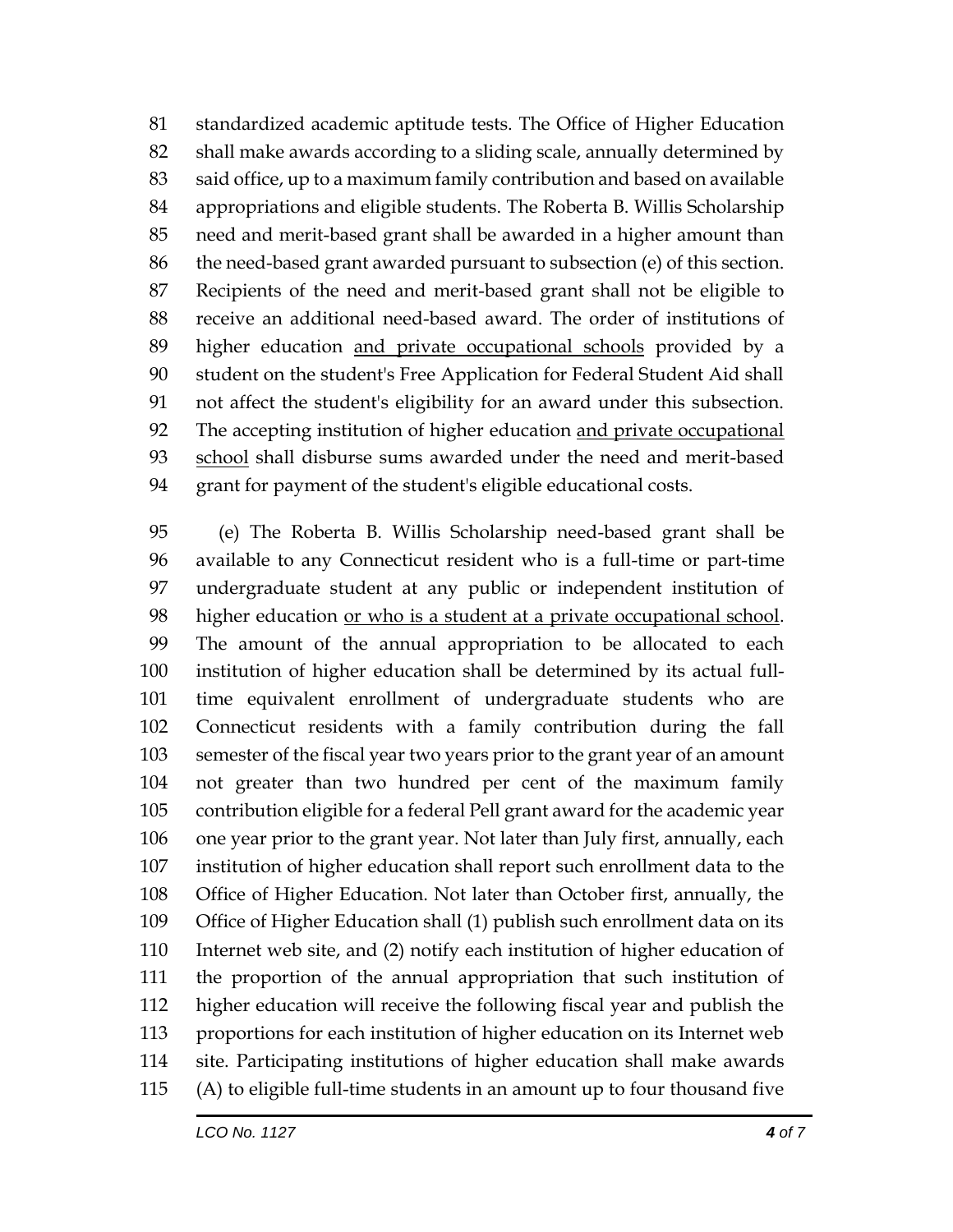hundred dollars, and (B) to eligible part-time students in an amount that is prorated according to the number of credits each student will earn for completing the course or courses in which such student is enrolled, such that a student enrolled in a course or courses earning (i) at least nine but less than twelve credits is eligible for up to seventy-five per cent of the maximum award, and (ii) at least six but less than nine credits is eligible 122 for up to fifty per cent of the maximum award. The amount of the annual appropriation to be allocated to each private occupational school shall be as determined by the Office of Higher Education. Each participating 125 private occupational school shall make awards to students pursuant to guidelines developed by said office and posted on its Internet web site until such time as regulations are adopted by said office pursuant to the provisions of subdivision (2) of section 10a-161. Each participating institution of higher education and private occupational school shall expend all of the moneys received under the Roberta B. Willis Scholarship program as direct financial assistance only for eligible educational costs.

 (f) Participating institutions of higher education and private occupational schools shall annually provide the Office of Higher Education with data and reports on all Connecticut students who applied for financial aid, including, but not limited to, students receiving a Roberta B. Willis Scholarship grant, in a form and at a time determined by said office. If an institution of higher education or private occupational school fails to submit information to the Office of Higher 140 Education as directed, such institution or school shall be prohibited from participating in the scholarship program in the fiscal year following the fiscal year in which such institution or school failed to submit such information. Each participating institution of higher 144 education and private occupational school shall maintain, for a period of not less than three years, records substantiating the reported number of Connecticut students and documentation utilized by the institution of higher education and private occupational school in determining eligibility of the student grant recipients. Such records shall be subject to audit or review. Funds not obligated by an institution of higher 150 education <u>or a private occupational school</u> shall be returned by May first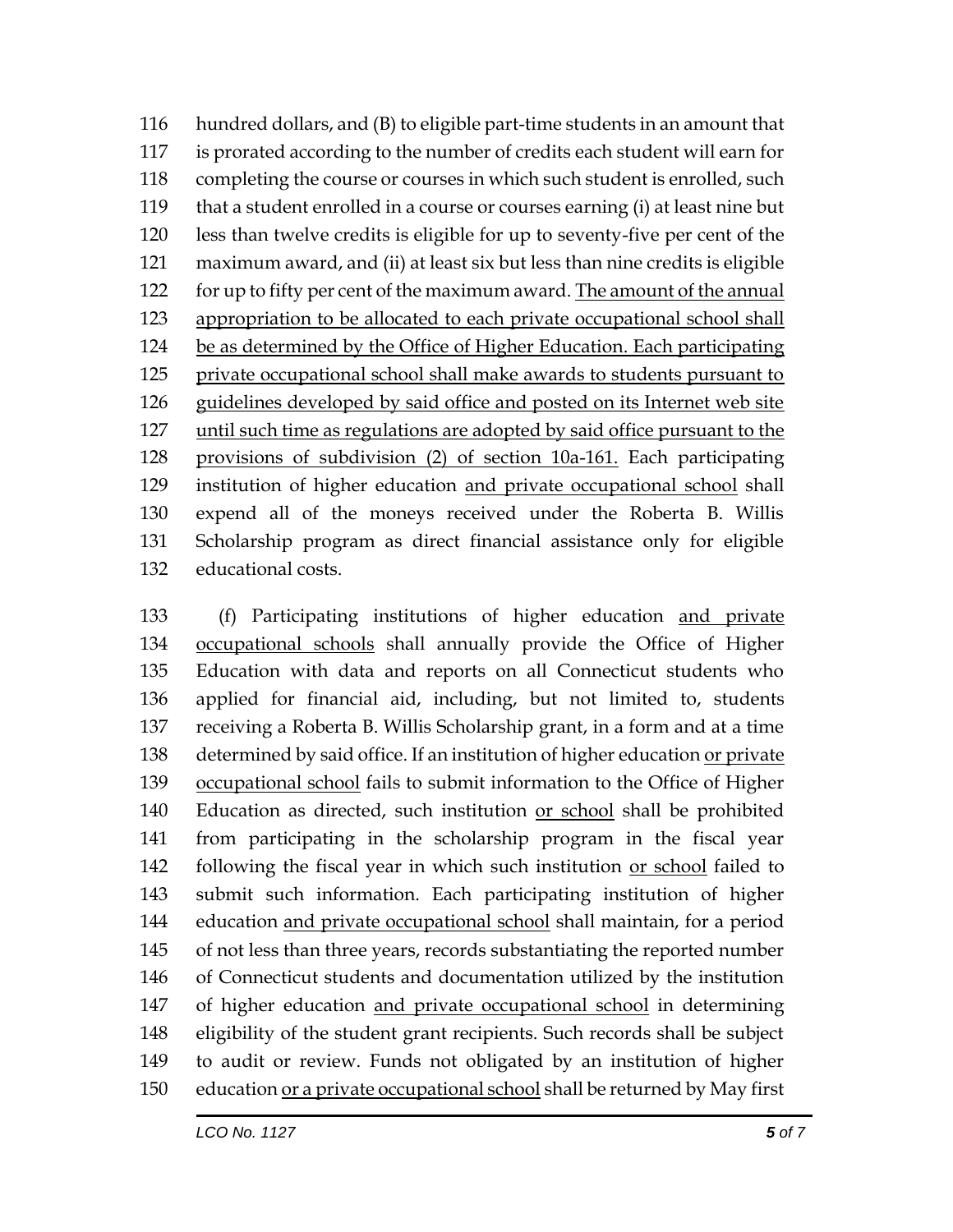in the fiscal year the grant was made to the Office of Higher Education for reallocation. Financial aid provided to Connecticut residents under this program shall be designated as a grant from the Roberta B. Willis Scholarship program.

 (g) The Roberta B. Willis Scholarship Charter Oak grant shall be available to any full-time or part-time undergraduate student enrolled in Charter Oak State College. The Office of Higher Education shall allocate any appropriation to Charter Oak State College to be used to provide grants for eligible educational costs to residents of this state who demonstrate substantial financial need and who are matriculated in a degree program at Charter Oak State College. Individual awards shall not exceed a student's calculated eligible educational costs. Financial aid provided to Connecticut residents under this program shall be designated as a grant from the Roberta B. Willis Scholarship program.

 (h) In administering the Roberta B. Willis Scholarship program, the Office of Higher Education shall develop and utilize fiscal procedures designed to ensure accountability of the public funds expended. Such procedures shall include provisions for compliance reviews that shall be conducted by the Office of Higher Education on any institution of 171 higher education and private occupational school that participates in the program. Commencing with the fiscal year ending June 30, 2015, and biennially thereafter, each such institution of higher education shall submit the results of an audit done by an independent certified public accountant for each year of participation in the program. Commencing with the fiscal year ending June 30, 2024, and biennially thereafter, each such private occupational school shall submit the results of an audit 178 done by an independent certified public accountant for each year of 179 participation in the program. Any institution of higher education or private occupational school determined by the Office of Higher Education not to be in substantial compliance with the provisions of the Roberta B. Willis Scholarship program shall be ineligible to receive funds under the program for the fiscal year following the fiscal year in which the institution of higher education or private occupational school